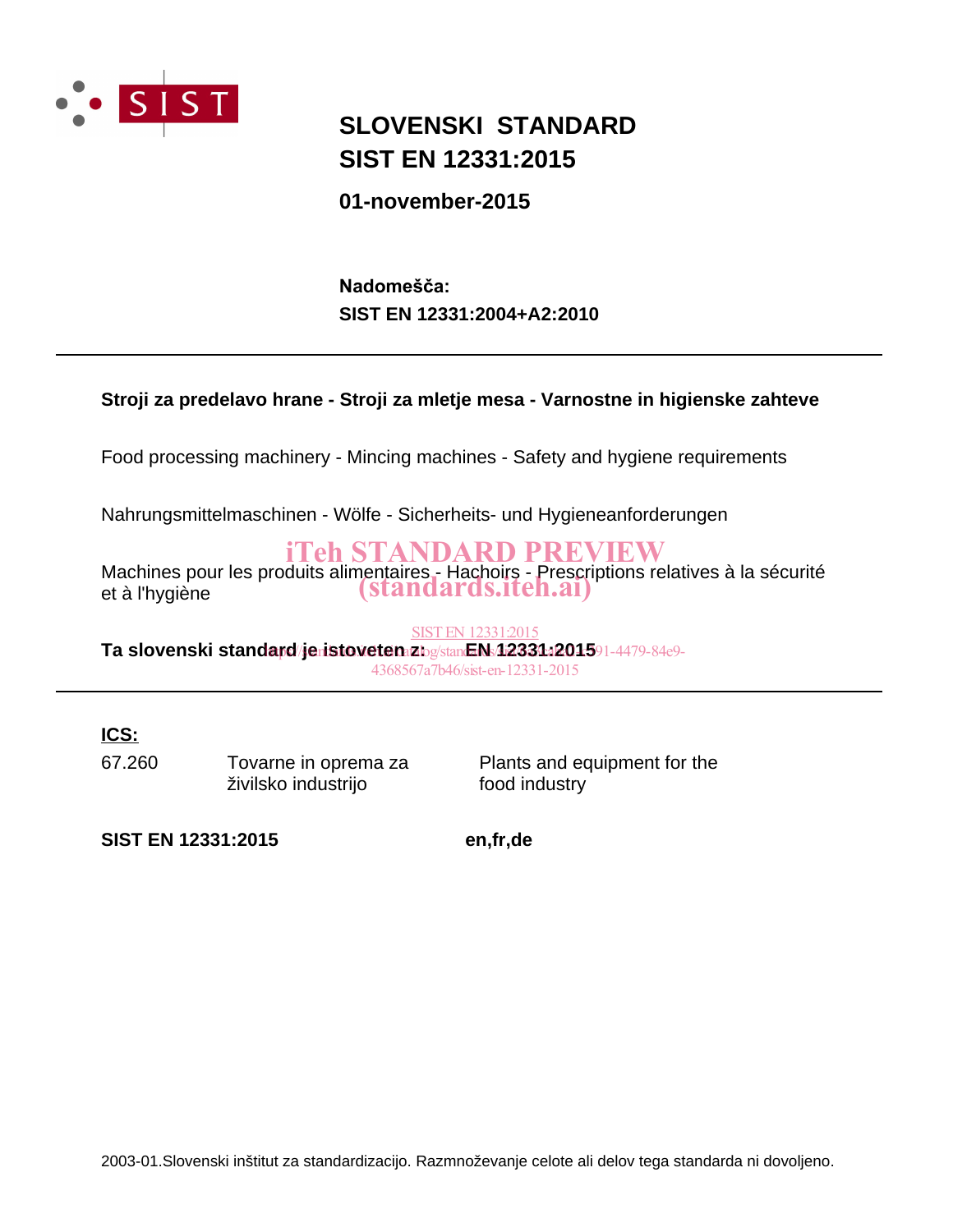

# iTeh STANDARD PREVIEW (standards.iteh.ai)

SIST EN 12331:2015 https://standards.iteh.ai/catalog/standards/sist/6a3caba2-c391-4479-84e9- 4368567a7b46/sist-en-12331-2015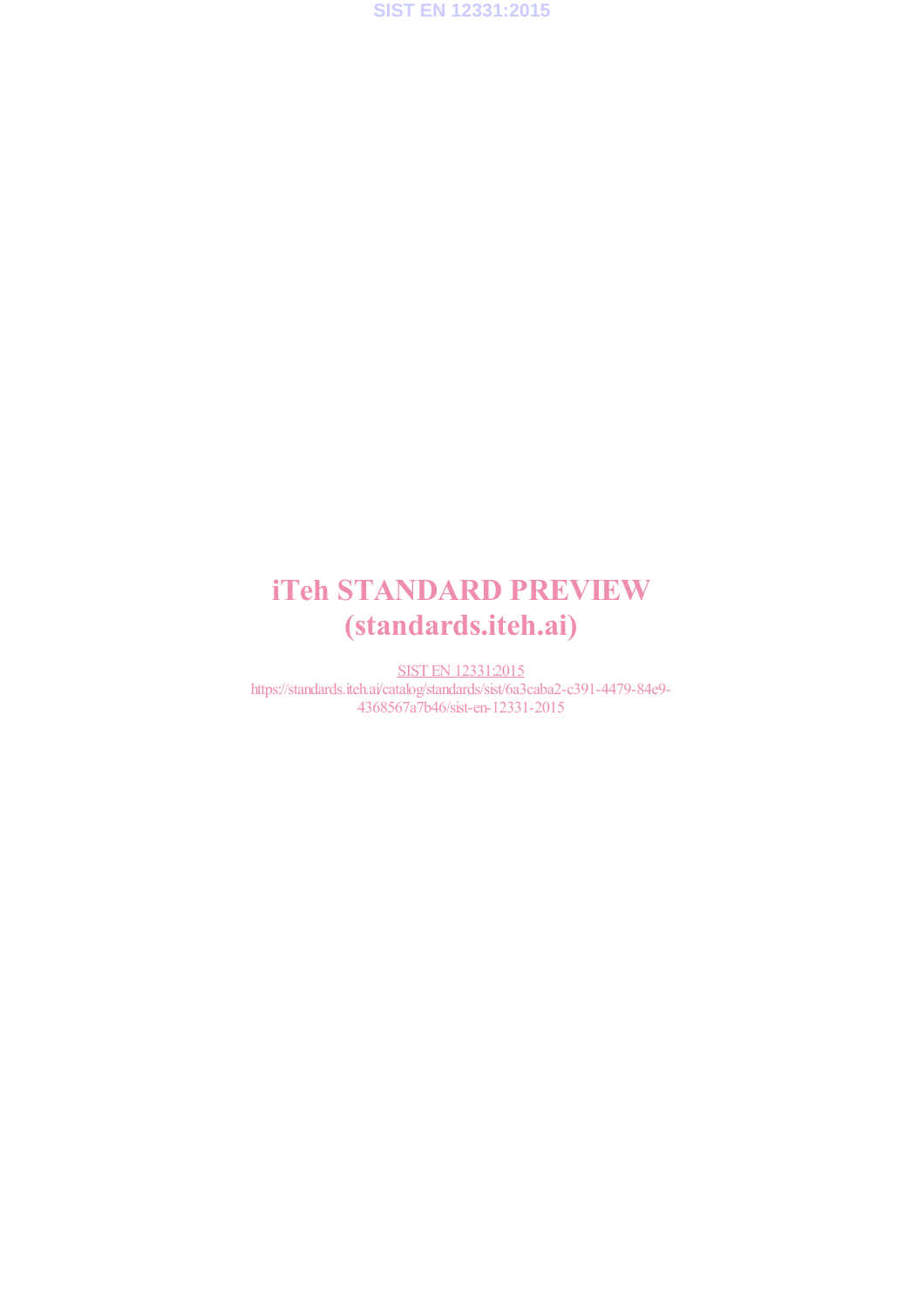#### **SIST EN 12331:2015**

# EUROPEAN STANDARD NORME EUROPÉENNE EUROPÄISCHE NORM

# **EN 12331**

September 2015

ICS 67.260 Supersedes EN 12331:2003+A2:2010

English Version

### Food processing machinery - Mincing machines - Safety and hygiene requirements

Machines pour les produits alimentaires - Hachoirs - Prescriptions relatives à la sécurité et à l'hygiène

 Nahrungsmittelmaschinen - Wölfe - Sicherheits- und Hygieneanforderungen

This European Standard was approved by CEN on 1 August 2015.

CEN members are bound to comply with the CEN/CENELEC Internal Regulations which stipulate the conditions for giving this European Standard the status of a national standard without any alteration. Up-to-date lists and bibliographical references concerning such national standards may be obtained on application to the CEN-CENELEC Management Centre or to any CEN member.

This European Standard exists in three official versions (English, French, German). A version in any other language made by translation under the responsibility of a CEN member into its own language and notified to the CEN-CENELEC Management<br>Centre has the same status as the official versions. Centre has the same status as the official versions. **UARD** 

CEN members are the national standards bodies of Austria, Belgium, Bulgaria, Croatia, Cyprus, Czech Republic, Denmark, Estonia, Finland, Former Yugoslav Republic of Macedonia, France, Germany, Greece, Hungary, Iceland, Ireland, Italy, Latvia, Lithuania, Luxembourg, Malta, Netherlands, Norway, Poland, Portugal, Romania, Slovakia, Slovenia, Spain, Sweden, Switzerland, Turkey and<br>United Kingdom United Kingdom.

https://standards.iteh.ai/catalog/standards/sist/6a3caba2-c391-4479-84e9- 4368567a7b46/sist-en-12331-2015



EUROPEAN COMMITTEE FOR STANDARDIZATION COMITÉ EUROPÉEN DE NORMALISATION EUROPÄISCHES KOMITEE FÜR NORMUNG

**CEN-CENELEC Management Centre: Avenue Marnix 17, B-1000 Brussels**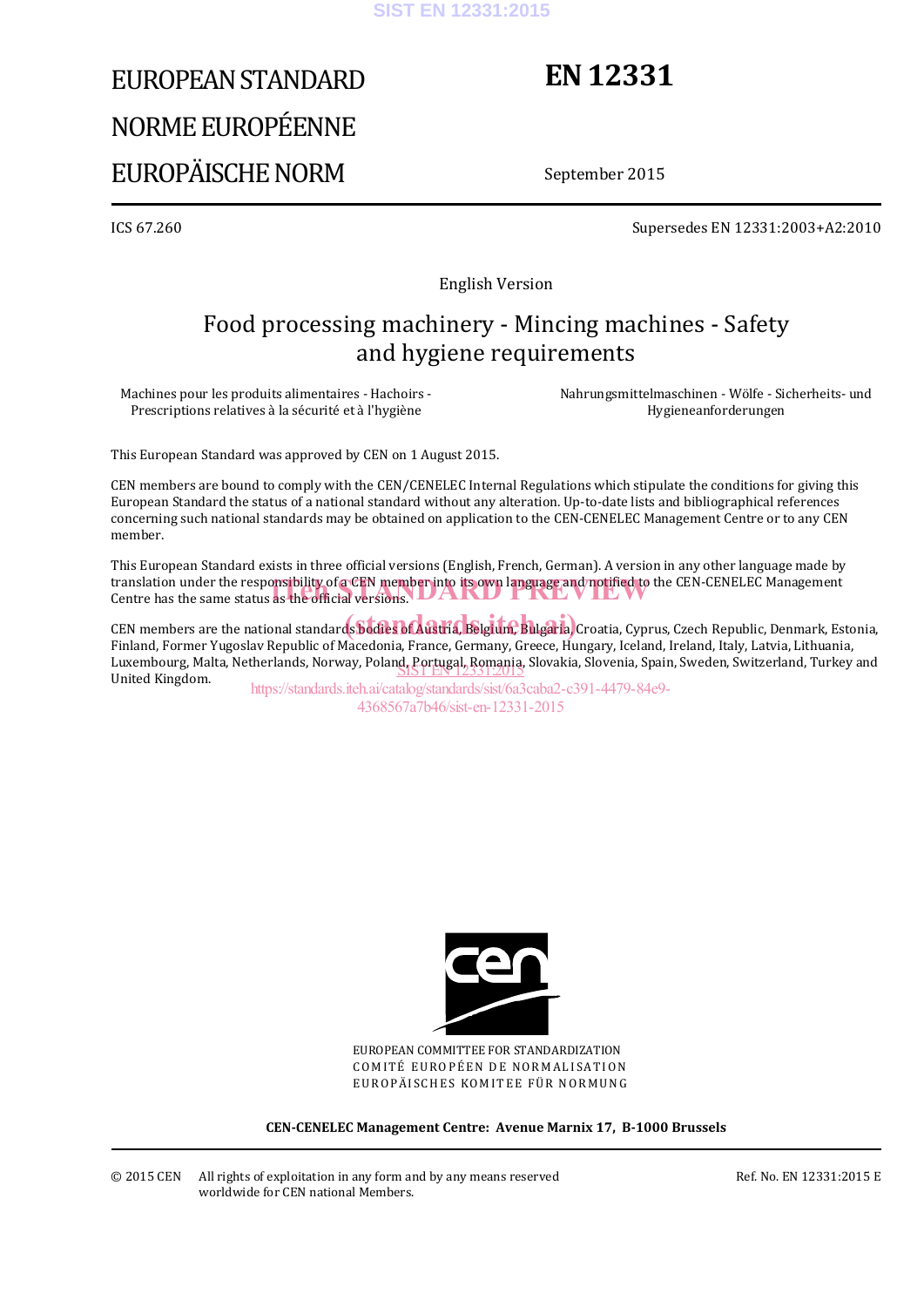### **Contents**

### Page

| 1                       |                                                                                                                                                                                                                                      |  |
|-------------------------|--------------------------------------------------------------------------------------------------------------------------------------------------------------------------------------------------------------------------------------|--|
| $\overline{2}$          |                                                                                                                                                                                                                                      |  |
| 3                       |                                                                                                                                                                                                                                      |  |
| $\overline{\mathbf{4}}$ |                                                                                                                                                                                                                                      |  |
| 5                       |                                                                                                                                                                                                                                      |  |
| 5.1                     |                                                                                                                                                                                                                                      |  |
| 5.2                     |                                                                                                                                                                                                                                      |  |
| 5.2.1                   |                                                                                                                                                                                                                                      |  |
| 5.2.2                   |                                                                                                                                                                                                                                      |  |
| 5.2.3                   | Zone 2 - Measures at mincing machines with feed intake hopper and screw conveyor 16                                                                                                                                                  |  |
| 5.2.4                   |                                                                                                                                                                                                                                      |  |
| 5.2.5                   |                                                                                                                                                                                                                                      |  |
| 5.2.6                   |                                                                                                                                                                                                                                      |  |
| 5.2.7                   |                                                                                                                                                                                                                                      |  |
| 5.2.8                   |                                                                                                                                                                                                                                      |  |
| 5.3                     |                                                                                                                                                                                                                                      |  |
| 5.3.1                   | Electrical hazards SET EN 12331.2015<br>SET EN 12331.2015<br>SET EN 12331.2015<br>Stopping function of Switching denay at algorithm and the system of the system of the system of the system of the system of the system of the syst |  |
| 5.3.2                   |                                                                                                                                                                                                                                      |  |
| 5.3.3                   |                                                                                                                                                                                                                                      |  |
|                         |                                                                                                                                                                                                                                      |  |
| 5.3.4                   |                                                                                                                                                                                                                                      |  |
| 5.3.5                   |                                                                                                                                                                                                                                      |  |
| 5.3.6                   |                                                                                                                                                                                                                                      |  |
| 5.4                     |                                                                                                                                                                                                                                      |  |
| 5.5                     |                                                                                                                                                                                                                                      |  |
| 5.6                     |                                                                                                                                                                                                                                      |  |
| 5.7                     |                                                                                                                                                                                                                                      |  |
| 5.8                     |                                                                                                                                                                                                                                      |  |
| 5.8.1                   |                                                                                                                                                                                                                                      |  |
| 5.8.2                   |                                                                                                                                                                                                                                      |  |
| 5.8.3                   |                                                                                                                                                                                                                                      |  |
| 5.8.4                   |                                                                                                                                                                                                                                      |  |
| 5.8.5                   |                                                                                                                                                                                                                                      |  |
| 5.8.6                   |                                                                                                                                                                                                                                      |  |
| 6                       |                                                                                                                                                                                                                                      |  |
| $\overline{7}$          |                                                                                                                                                                                                                                      |  |
| 7.1                     |                                                                                                                                                                                                                                      |  |
| 7.2                     |                                                                                                                                                                                                                                      |  |
| 7.3                     |                                                                                                                                                                                                                                      |  |
|                         |                                                                                                                                                                                                                                      |  |
|                         |                                                                                                                                                                                                                                      |  |
| A.1                     |                                                                                                                                                                                                                                      |  |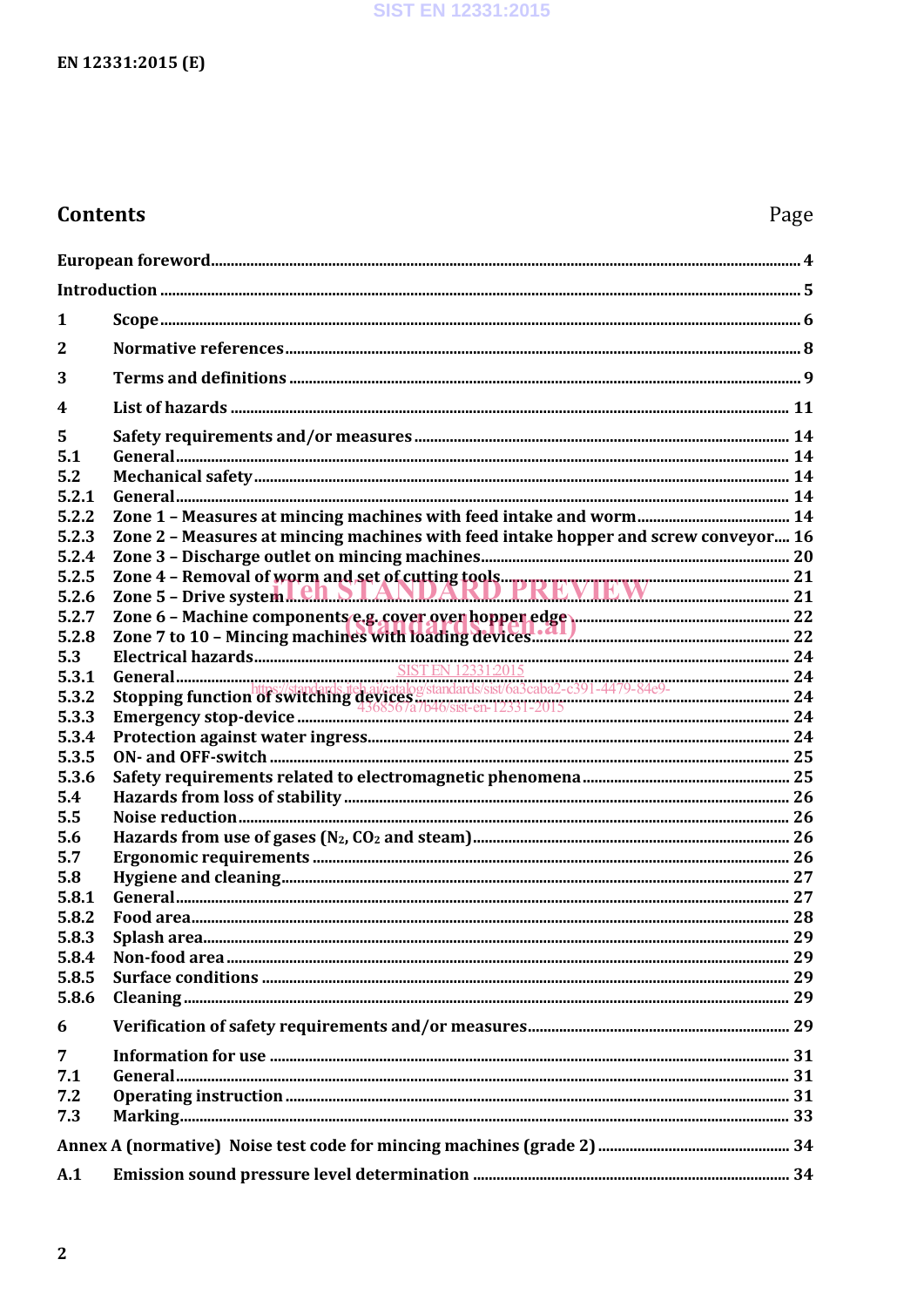| A.2          |                                                                                                              |  |
|--------------|--------------------------------------------------------------------------------------------------------------|--|
| A.3          |                                                                                                              |  |
| A.4          |                                                                                                              |  |
| A.5          |                                                                                                              |  |
| A.6          |                                                                                                              |  |
| A.7          |                                                                                                              |  |
|              | Annex B (normative) Design principles to ensure cleanability of mincing machines 36                          |  |
| B.1          |                                                                                                              |  |
| B.2          |                                                                                                              |  |
| B.2.1        |                                                                                                              |  |
| B.2.2        |                                                                                                              |  |
| B.3          |                                                                                                              |  |
| <b>B.3.1</b> |                                                                                                              |  |
| <b>B.3.2</b> |                                                                                                              |  |
| <b>B.3.3</b> |                                                                                                              |  |
|              |                                                                                                              |  |
|              |                                                                                                              |  |
|              |                                                                                                              |  |
|              | https://standards.iteh.ai/catalog/standards/sist/6a3caba2-c391-4479-84e9-<br>4368567a7b46/sist-en-12331-2015 |  |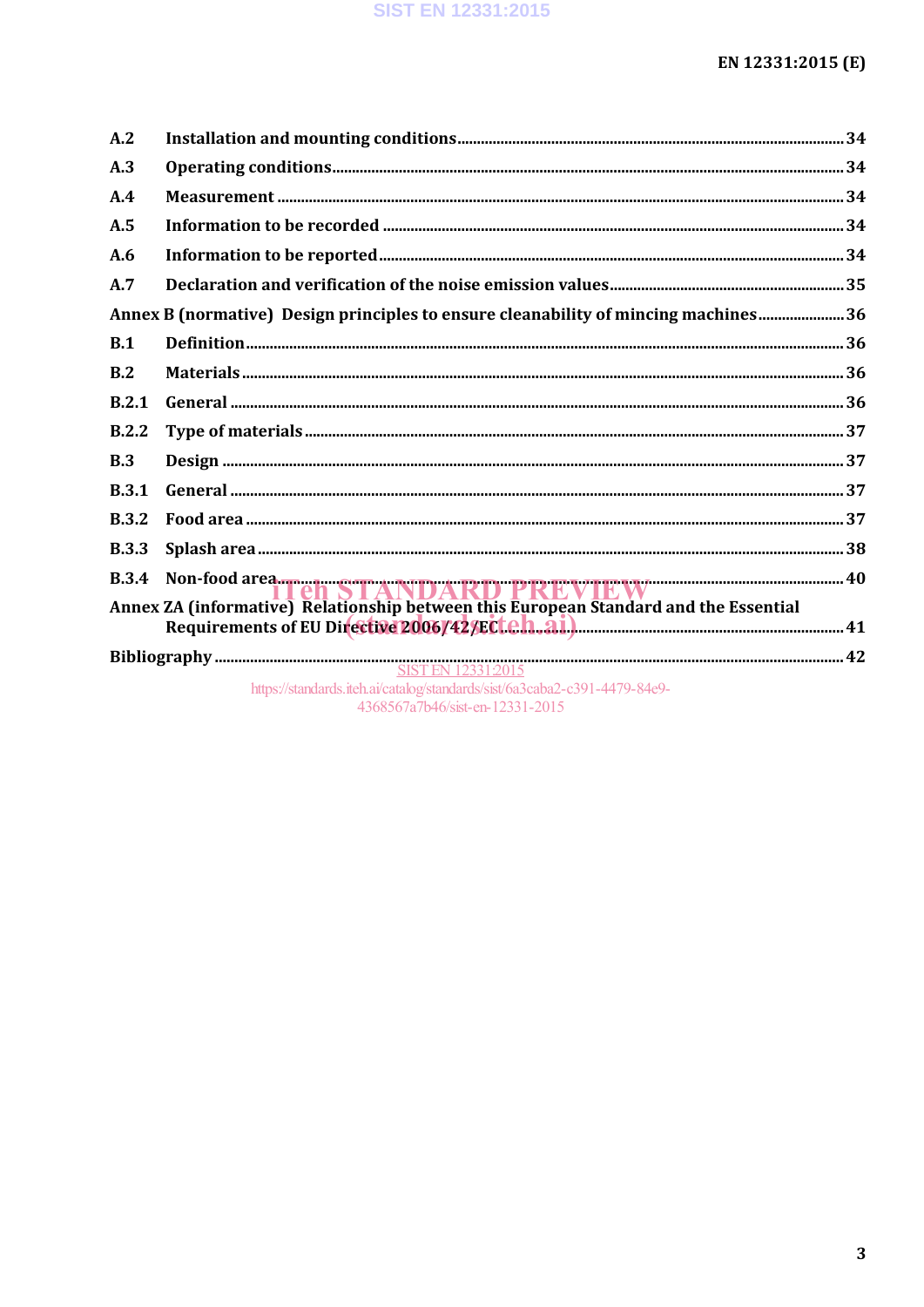### **European foreword**

This document (EN 12331:2015) has been prepared by Technical Committee CEN/TC 153 "Machinery intended for use with foodstuffs and feed", the secretariat of which is held by DIN.

This European Standard shall be given the status of a national standard, either by publication of an identical text or by endorsement, at the latest by March 2016, and conflicting national standards shall be withdrawn at the latest by March 2016.

Attention is drawn to the possibility that some of the elements of this document may be the subject of patent rights. CEN [and/or CENELEC] shall not be held responsible for identifying any or all such patent rights.

This document supersedes EN 12331:2003+A2:2010.

This document has been prepared under a mandate given to CEN by the European Commission and the European Free Trade Association, and supports essential requirements of EU Directive 2006/42/EC.

For relationship with EU Directive 2006/42/EC, see informative Annex ZA, which is an integral part of this document.

#### **Significant changes** iTeh STANDARD PREVIEW

The significant changes with respect to the previous edition EN 12331: 2003+A2:2010 are listed below:

- same pictures have been renewed and renumbered; 331:2015
- https://standards.iteh.ai/catalog/standards/sist/6a3caba2-c391-4479-84e9-
- Clause 2: EN 1088 replaced by EN ISO 14119; 4368567a7b46/sist-en-12331-2015
- Clause 3: clarify of some definitions and use of this wording in the document;
- Clause 4: transferred to a table;
- 5.2.5.1: inclusion of a note that under certain conditions the combination of specific hole plates diameter with specific hole diameter represents a securing element;
- Bibliography: with respect to 5.2.4.2 the standards DIN 9810 and UNI 11303 were added.

According to the CEN-CENELEC Internal Regulations, the national standards organizations of the following countries are bound to implement this European Standard: Austria, Belgium, Bulgaria, Croatia, Cyprus, Czech Republic, Denmark, Estonia, Finland, Former Yugoslav Republic of Macedonia, France, Germany, Greece, Hungary, Iceland, Ireland, Italy, Latvia, Lithuania, Luxembourg, Malta, Netherlands, Norway, Poland, Portugal, Romania, Slovakia, Slovenia, Spain, Sweden, Switzerland, Turkey and the United Kingdom.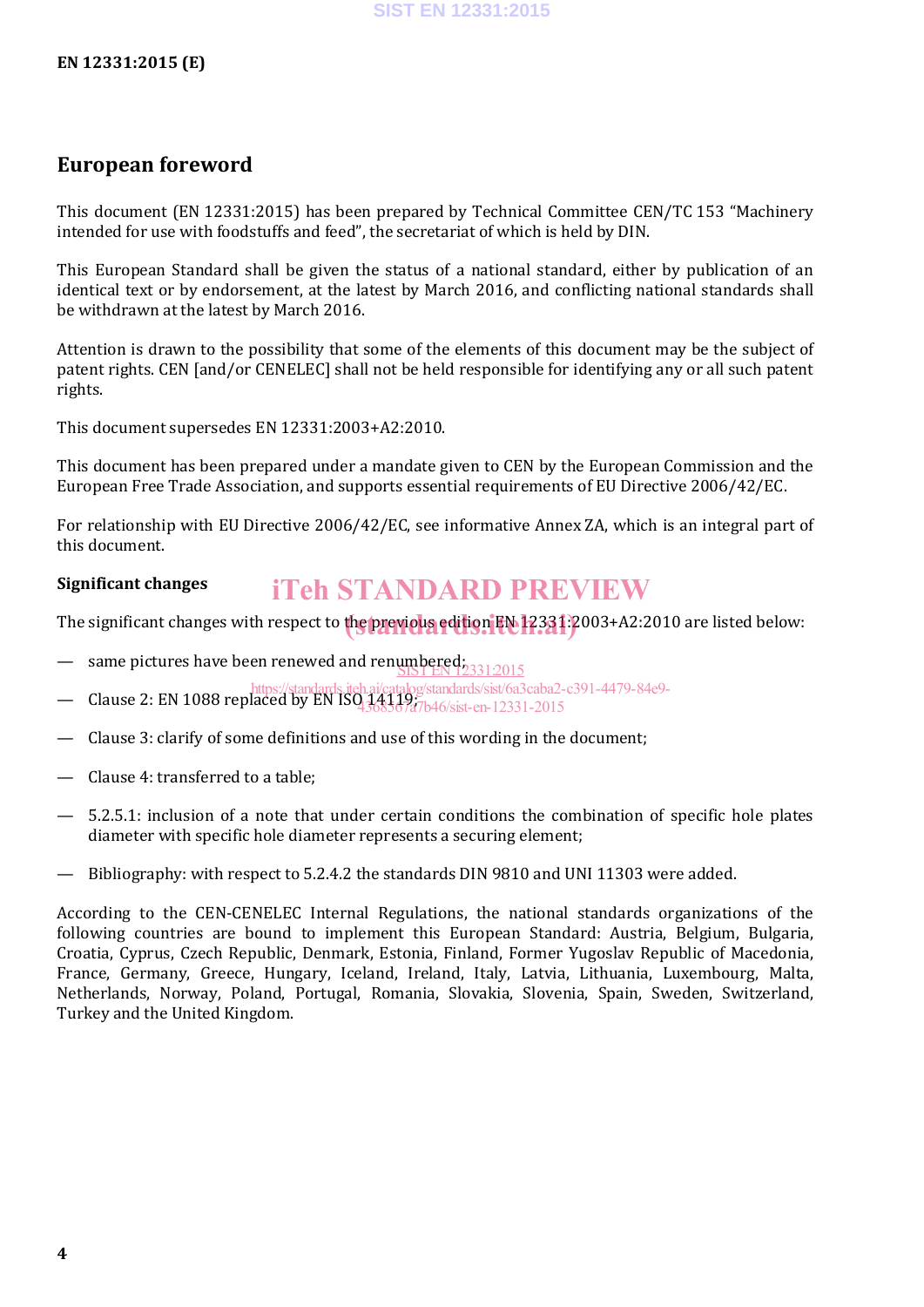#### **Introduction**

This document is a type-C-standard as stated in EN ISO 12100.

The machinery concerned and the extent to which hazards, hazardous situations and hazardous events are covered are indicated in the scope of this document.

When provisions of this type-C-standard are different from those which are stated in type-A- or -Bstandards, the provisions of this type-C-standard take precedence over the provisions of the other standards, for machines that have been designed and built according to the provisions of this type-Cstandard.

## iTeh STANDARD PREVIEW (standards.iteh.ai)

SIST EN 12331:2015 https://standards.iteh.ai/catalog/standards/sist/6a3caba2-c391-4479-84e9- 4368567a7b46/sist-en-12331-2015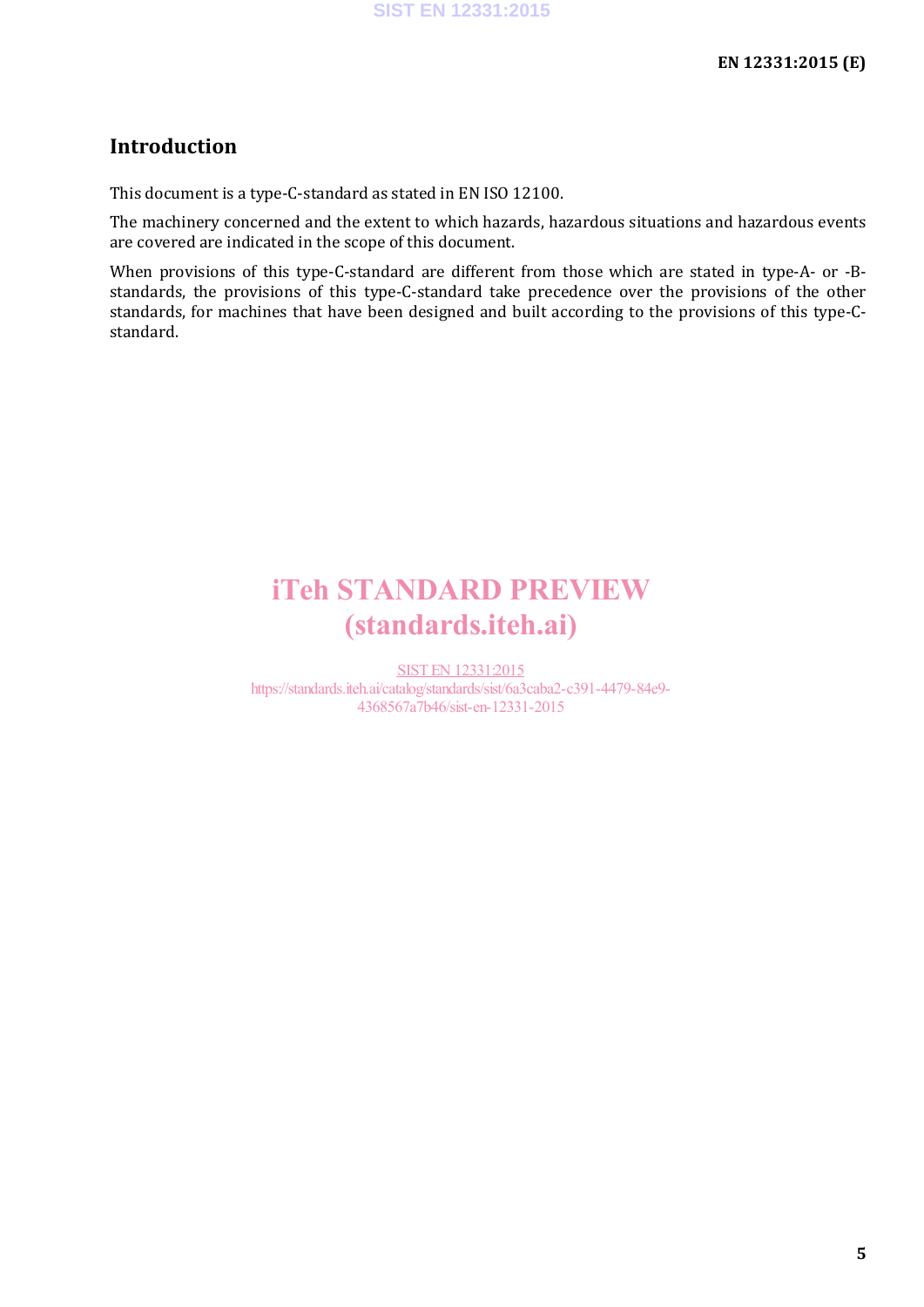#### **1 Scope**

**1.1** This European Standard specifies requirements for the design and manufacture of mincing machines (see Figures 1a and 1b) used in a stationary position.

The machines covered by this European Standard are used for size reduction of fresh or frozen meat, meat products and fish (hereinafter referred to as product) by cutting in a set of cutting tools.

Mincing machines for domestic uses are not included in this European Standard. Filling mincers are covered by EN 12463 "Food processing machinery – Filling machines and auxiliary machines – Safety and hygiene requirements".

This European Standard applies only to machines that are manufactured after the date of issue of this European Standard.

Mincing machines in connection with using a hold-to-run foot switch are not covered by this European Standard.

This European Standard covers:

- mincing machines used in shops and preparation rooms;
- mincing machines used in kitchens where sausages are prepared;
- mincing machines used industrially;<br> **iTeh STANDARD PREVIEW**
- accessories.

### (standards.iteh.ai)

The extent to which hazards are covered, is indicated in this European Standard. For other hazards which are not covered by this European Standard, machinery should comply with EN ISO 12100:2010 where applicable. https://standards.iteh.ai/catalog/standards/sist/6a3caba2-c391-4479-84e9-

This European Standard is not dealing with specific requirements for the control of mincing machines with foot switch. 4368567a7b46/sist-en-12331-2015

- **1.2** This European Standard covers the following types:
- mincing machine with feed tray, feed intake and pusher, diameter ≤ 52 mm on feed intake (see Figure 3);
- mincing machine with feed tray, feed intake, restrictor plate and pusher, diameter > 52 mm on feed intake (see Figure 4);
- mincing machine with feed intake hopper and cover, screw conveyor, with  $1$  or without mixing screw in feed intake hopper (see Figure 5);
- mincing machine with feed intake hopper, with or without cover, screw conveyor, with<sup>1)</sup> or without mixing screw in the feed intake hopper, with loading device (continuously or discontinuously).

Mincing machines comprise a machine base, a worm casing with a worm, a feed tray (with feed intake) or a feed intake hopper, a screw conveyor (and sometimes an additional mixing screw in the feed intake hopper), a set of cutting tools, a lock nut, a loading device, a drive motor and – depending on machine type – electrical, hydraulic and pneumatic components. They will also have various safeguarding devices as examples in Clause 5.

 <sup>1)</sup> In this case, EN 13570 should be taken into consideration.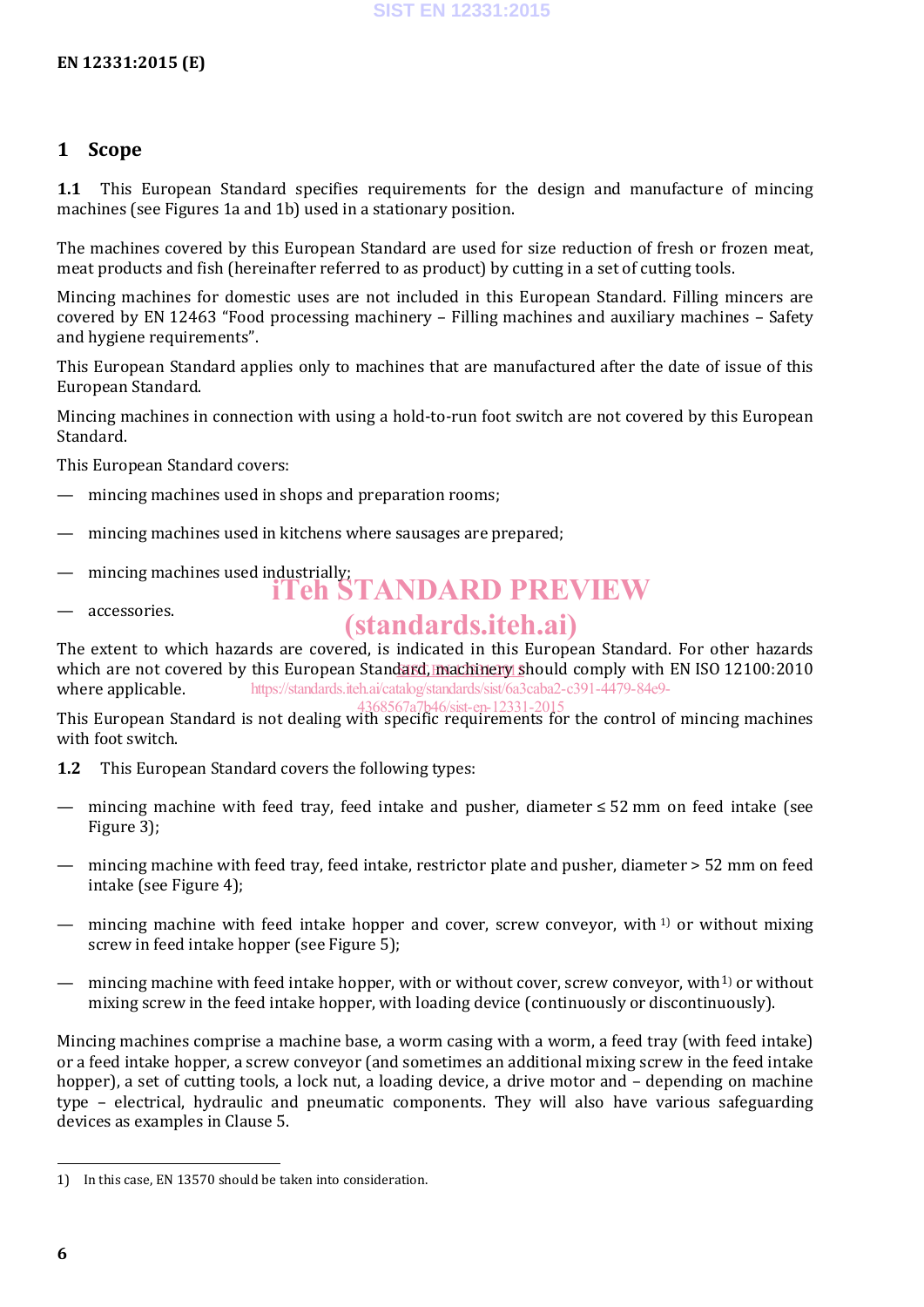#### **SIST EN 12331:2015**

#### **EN 12331:2015 (E)**



4368567a7b46/sist-en-12331-2015

Mincing machines may be equipped e.g. with

- an extraction claw,
- an ejector or extractor,
- a protective hood over the discharge outlet,
- a cover over the inlet opening of the feed intake hopper,
- a transport carriage for the lock nut, the set of cutting tools, the worm and the screw conveyor,
- a lifting device for the lock nut, the set of cutting tools, the worm and the screw conveyor,
- a loading device.
- **1.3** Intended use

The product is fed manually or by means of the loading device into the mincing machine. The product is fed to the worm either by means of a pusher or a screw conveyor and size reduced in the set of cutting tools.

It is not intended that mincing machines are cleaned with pressurized water. However, it is to be foreseen that it is difficult to guarantee that this method will never be used in practice. In order to deal with this eventuality, the requirements of 5.3.4 should apply.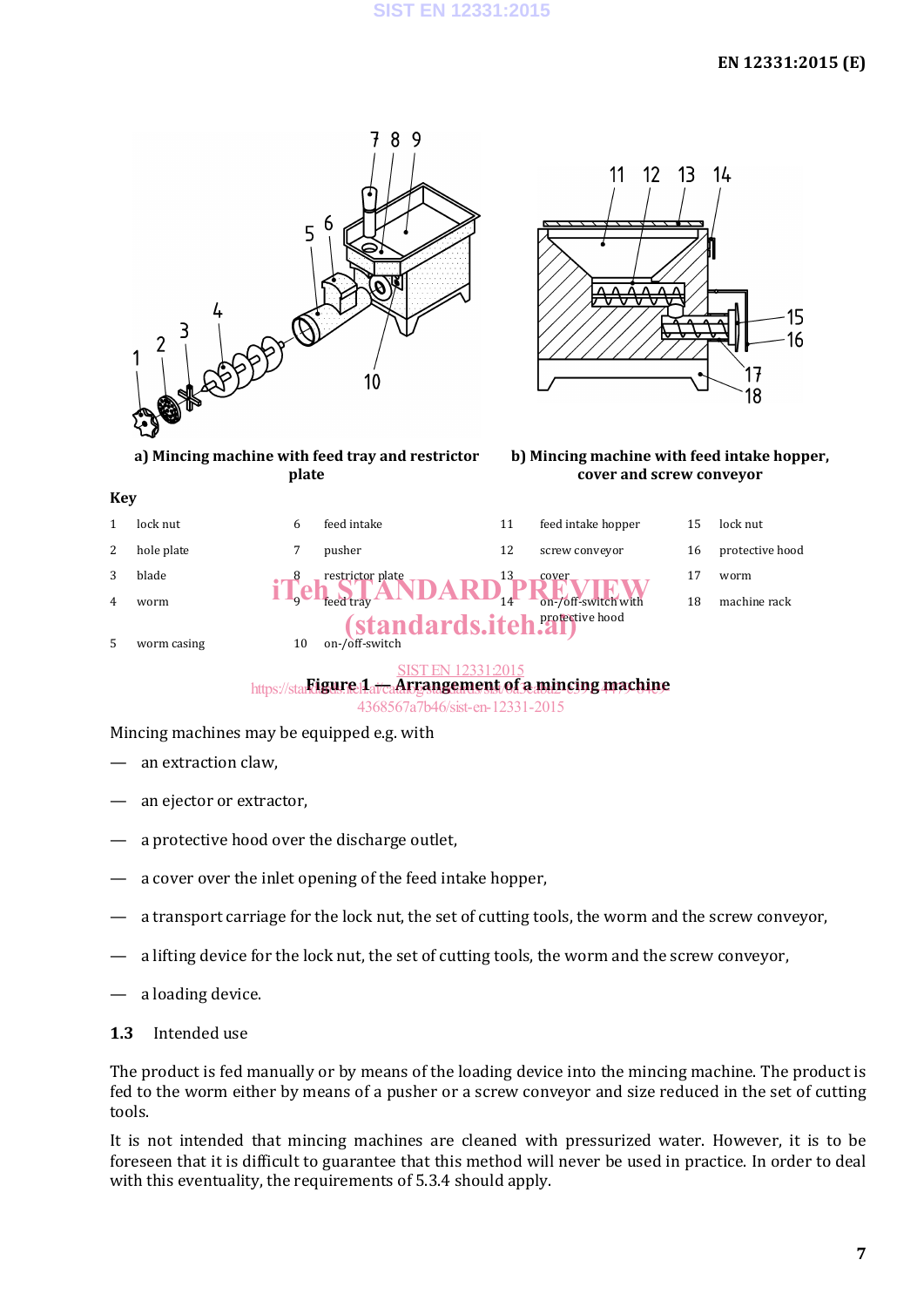This European Standard specifies all significant hazards, hazardous situations and events relevant to mincing machines, when they are used as intended and under conditions of misuse which are reasonably foreseeable by the manufacturer (see Clause 4).

This European Standard specifies the hazards which can arise during commissioning, operation, cleaning, use, maintenance and decommissioning of the machine.

#### **2 Normative references**

The following documents, in whole or in part, are normatively referenced in this document and are indispensable for its application. For dated references, only the edition cited applies. For undated references, the latest edition of the referenced document (including any amendments) applies.

EN 349, *Safety of machinery — Minimum gaps to avoid crushing of parts of the human body*

EN 614-1, *Safety of machinery — Ergonomic design principles — Part 1: Terminology and general principles*

EN 953:1997+A1:2009, *Safety of machinery — Guards — General requirements for the design and construction of fixed and movable guards*

EN 1005-1, *Safety of machinery — Human physical performance — Part 1: Terms and definitions*

EN 1005-2, *Safety of machinery — Human physical performance — Part 2: Manual handling of machinery*  and component parts of machinery **in the STANDARD PREVIEW** 

 $EN$  1005-3, *Safety of machinery — Human physical performance 1. Part 3: Recommended force limits for machinery operation*

SIST EN 12331:2015

EN 1672-2:2005+A1:2009) Food processing machinery <del>lard</del> Basic concepts 91-Part 21 Hygiene requirements 4368567a7b46/sist-en-12331-2015

EN 60204-1:2006, *Safety of machinery — Electrical equipment of machines — Part 1: General requirements (IEC 60204-1:2005, modified)*

EN 60529, *Degrees of protection provided by enclosures (IP Code) (IEC 60529)*

EN 61496-1, *Safety of machinery — Electro-sensitive protective equipment — Part 1: General requirements and tests (IEC 61496-1)*

EN ISO 4287, *Geometrical product specifications (GPS) — Surface texture: Profile method — Terms, definitions and surface texture parameters (ISO 4287)*

EN ISO 4871, *Acoustics — Declaration and verification of noise emission values of machinery and equipment (ISO 4871)*

EN ISO 11204:2010, *Acoustics — Noise emitted by machinery and equipment — Determination of emission sound pressure levels at a work station and at other specified positions applying accurate environmental corrections (ISO 11204:2010)*

EN ISO 11688-1, *Acoustics — Recommended practice for the design of low-noise machinery and equipment — Part 1: Planning (ISO/TR 11688-1)*

EN ISO 12100:2010, *Safety of machinery — General principles for design — Risk assessment and risk reduction (ISO 12100:2010)*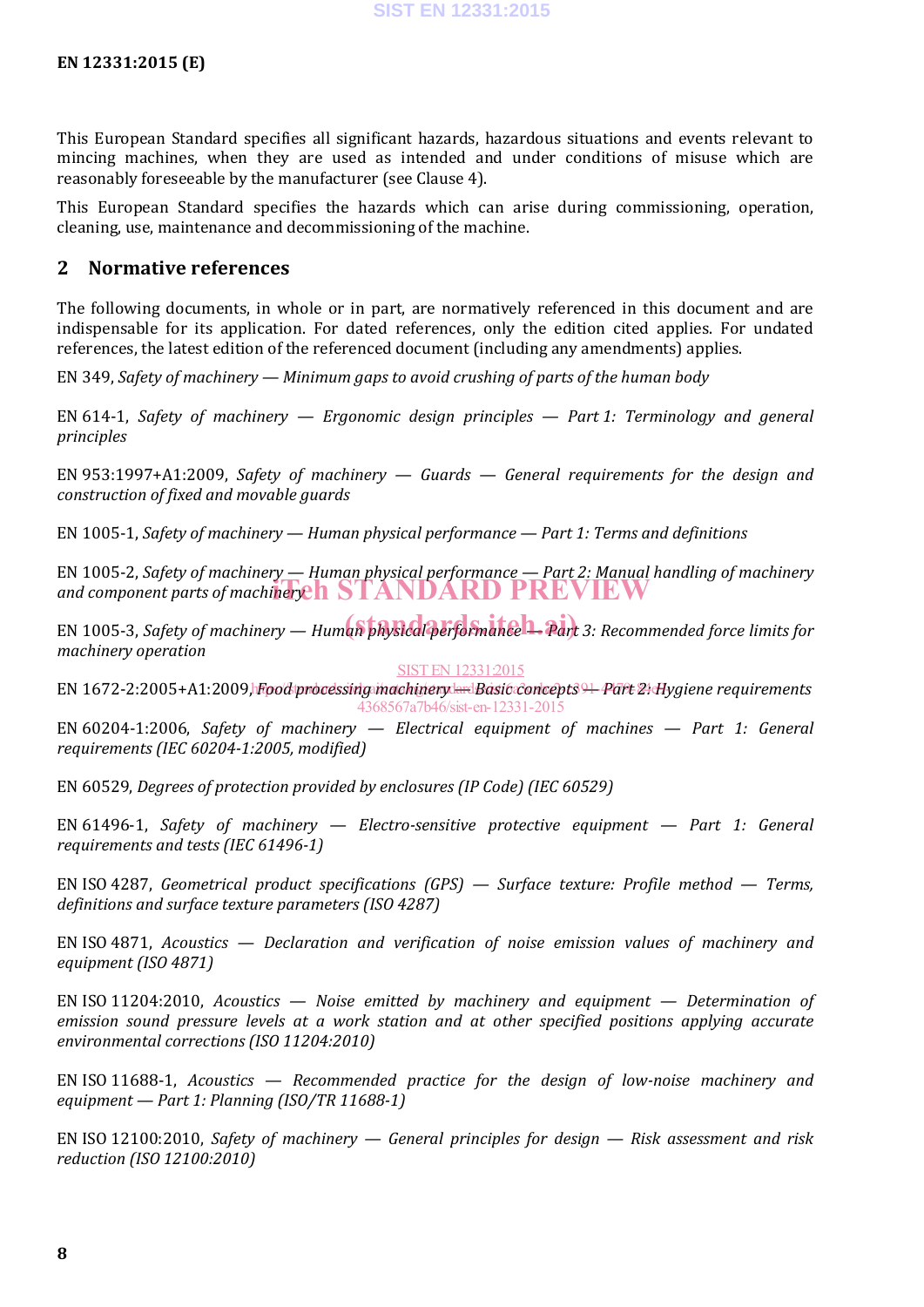EN ISO 13849-1:2008, *Safety of machinery — Safety-related parts of control systems — Part 1: General principles for design (ISO 13849-1:2006)*

EN ISO 13857:2008, *Safety of machinery — Safety distances to prevent hazard zones being reached by upper and lower limbs (ISO 13857:2008)*

EN ISO 14119:2013, *Safety of machinery — Interlocking devices associated with guards — Principles for design and selection (ISO 14119:2013)*

#### **3 Terms and definitions**

For the purposes of this document, the terms and definitions given in EN ISO 12100:2010 and the following apply.

#### **3.1**

**platform**

accessible standing area

#### **3.2**

#### **worm**

rotating screw-shaped component in the worm casing for product transport to the set of cutting tools

#### **3.3 step**

step<br>interlocked standing area<br>**interlocked** standing area<br>**interlocked** standing area (standards.iteh.ai)

#### **3.4**

#### **ejector/extractor**

device for detaching the set of cutting tools and the worm SIST EN 12331:2015 https://standards.iteh.ai/catalog/standards/sist/6a3caba2-c391-4479-84e9-

4368567a7b46/sist-en-12331-2015

#### **3.5**

#### **extraction claw**

tool for detaching the set of cutting tools and the worm

#### **3.6**

#### **loading device**

device for the lifting and tilting of transport cars and containers

#### **3.7**

#### **container**

device for holding products to be processed

#### **3.8**

**cover** movable device with safety function

#### **3.9**

#### **feed intake**

housing between the feed tray and the worm casing

#### **3.10**

#### **feed intake hopper**

container for holding the products to be processed with safety function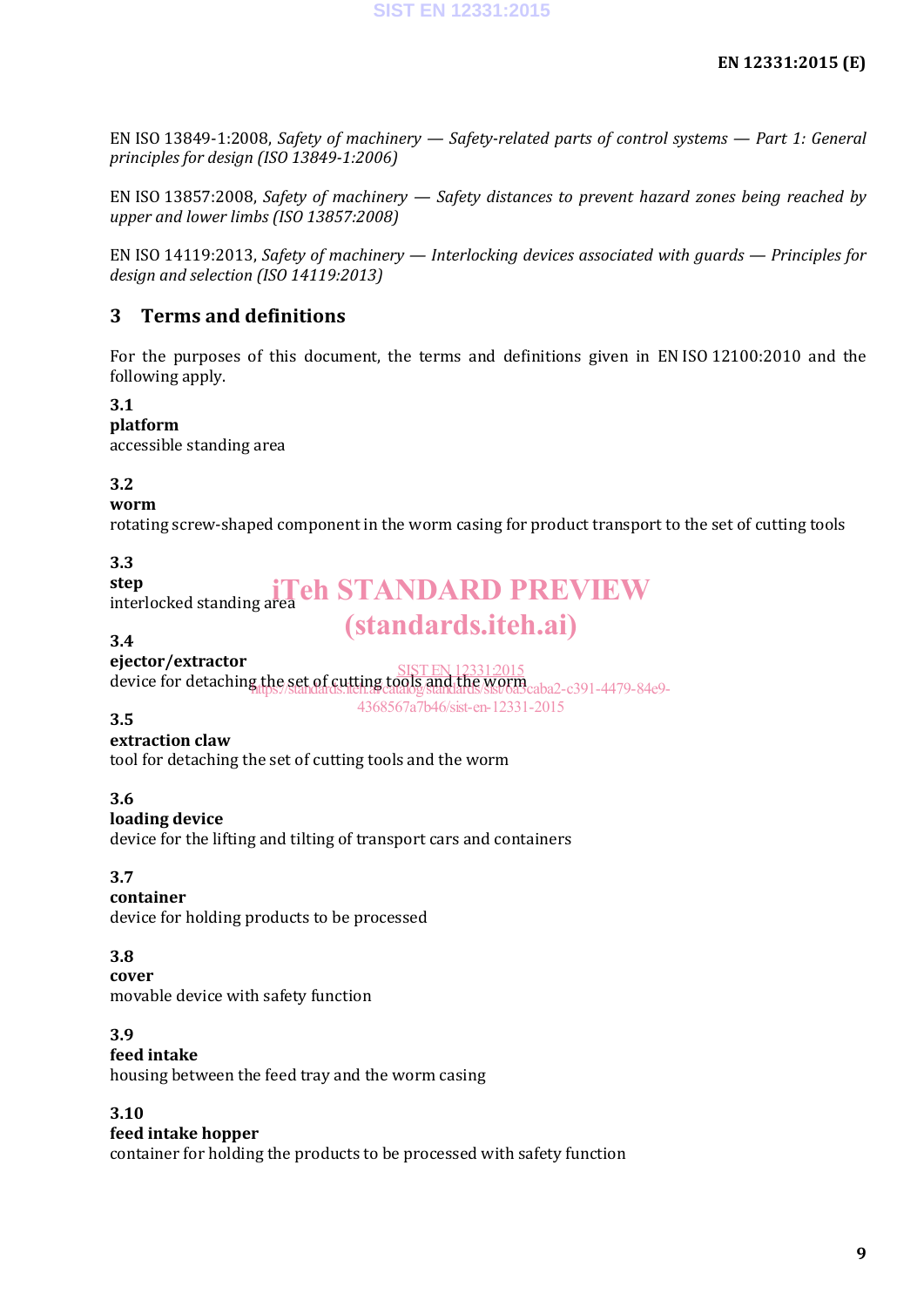#### **3.11**

#### **locking device**

device for locking the trolley or container in the load bearing device

#### **3.12**

#### **trolley**

movable device for holding the products to be processed

#### **3.13**

#### **design dimension**

sum of dimensions measured from the floor, in the case of steps, intermediate steps or platforms from the standing place to the hopper edge and from the hopper edge to the first danger point in the feed intake hopper (see Figures 6 and 7)

#### **3.14**

#### **cooling mincer**

machine with a cooling device for the feed intake and the worm casing

#### **3.15**

**light barrier/light curtain** optical-electrical safety component

#### **3.16**

**hole plate**

fixed plate with bores

## iTeh STANDARD PREVIEW (standards.iteh.ai)

#### **3.17**

#### SIST EN 12331:2015

**mixing screw** rotating screw-shaped component in the feed intake hopper above the screw-conveyor for mixing the product 4368567a7b46/sist-en-12331-2015

#### **3.18**

#### **blade**

cutting tool with one or several blades

#### **3.19**

#### **feed tray**

container for holding the product to be processed

#### **3.20**

#### **mechanical bar**

movable device with safety function

#### **3.21**

#### **worm casing**

casing for holding the worm and the set of cutting tools

#### **3.22**

#### **cutting chamber**

chamber inside the worm casing for holding the set of cutting tools

#### **3.23**

#### **set of cutting tools**

rough-cutter, blade and hole plate for size reduction of product